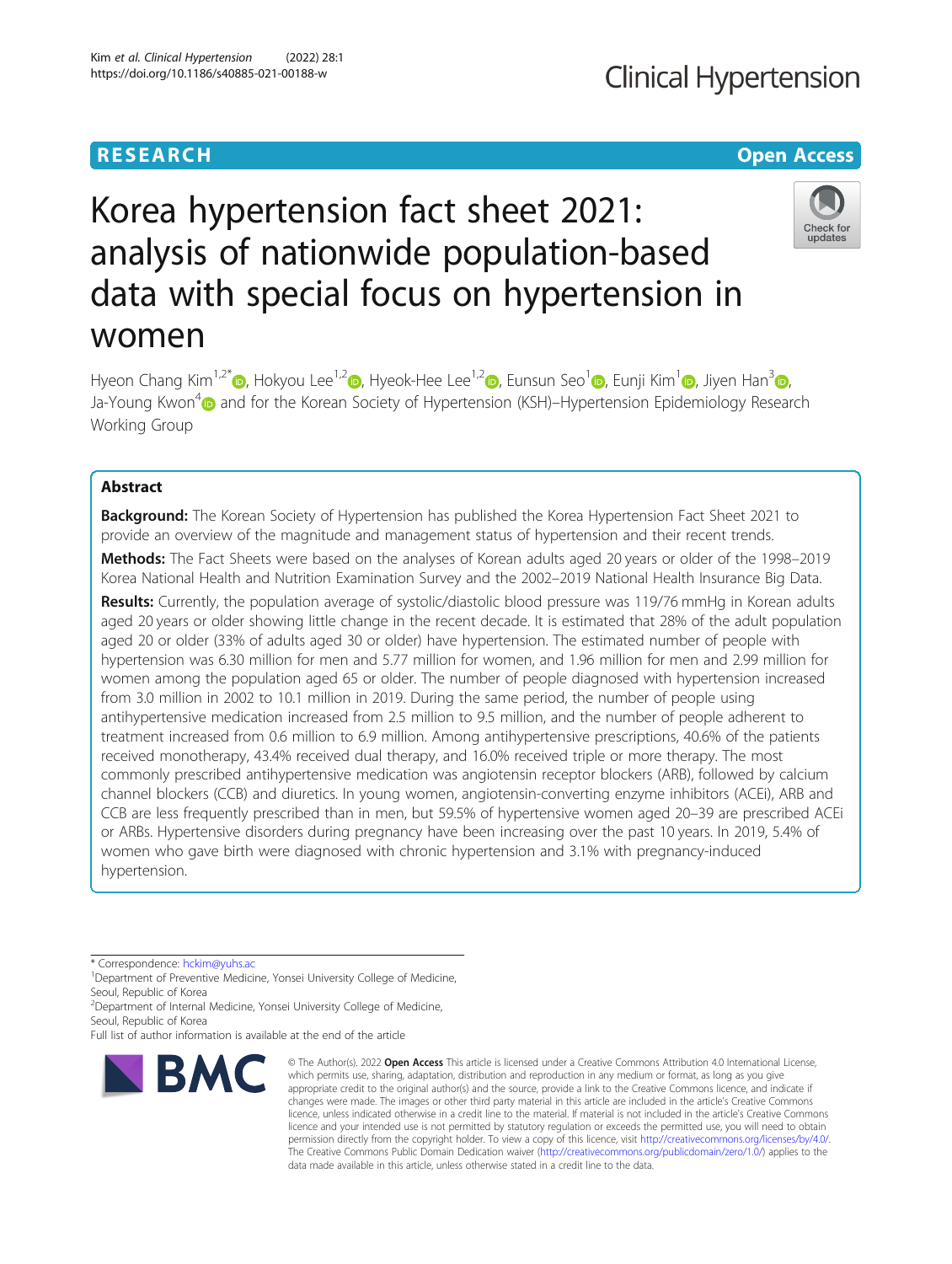**Conclusions:** To achieve further improvement in management of hypertension, we need to encourage awareness and treatment in young adults. It is required to develop tailored prevention and management strategies that are appropriate for and inclusive of various demographics.

Keywords: Hypertension, Prevalence, Awareness, Therapeutics, Antihypertensive agents, Women, Korea

## Background

Hypertension is the most important modifiable risk factor yet also the biggest contributor to cardiovascular and cerebrovascular diseases  $[1, 2]$  $[1, 2]$  $[1, 2]$  $[1, 2]$  $[1, 2]$ . In the twenty-first century, cardiovascular and cerebrovascular diseases mortality accounts for nearly a half of all deaths in the developed regions and for one quarter in the developing regions [[3](#page-4-0)]. The cardiovascular disease mortality rate has been decreasing in Korea; nonetheless, heart disease, cerebrovascular disease and hypertensive disorders remain as the second, fourth and ninth common causes of death, respectively [[4\]](#page-4-0). Moreover, due to the rapid aging of the population and improved prognosis from cardiovascular event, the absolute number of patients with cardiovascular disease continues to increase [\[5](#page-4-0)]. According to the National Health Insurance Service (NHIS) statistics in Korea, the estimated medical cost of treating hypertension was 3830 billion Korean Won, accounting for 4% of all medical expenses or 16% of medical expenses for chronic diseases [\[6](#page-4-0)]. Hitherto, controlling blood pressure is crucial not only to reduce the burden of disease at a societal level but also to improve the quality of life at an individual level. Continuous monitoring of hypertension prevalence and management status should be the first step in reducing its burden. To achieve this, the Korean Society of Hypertension had published its first Hypertension Fact Sheet in 2018, and have been periodically updating it thereafter [[7,](#page-4-0) [8\]](#page-4-0).

#### Methods

The Korea Hypertension Fact Sheet 2021 analyzed two nationally representative datasets. The first one is the Korea National Health and Nutrition Examination Survey (KNHANES) from 1998 to 2019. The KNHANES is a national surveillance system in Korea that assesses the health and nutritional status of noninstitutionalized Korean population since 1998 [[9\]](#page-4-0). The second one is the National Health Insurance (NHI) Big Data from 2002 to 2018. Organized by the NHIS, the NHI Big Data contains socio-demographics, hospital claims with International Classification of Diseases, 10th Revision (ICD-10, I10) coding, and mortality data of the entire population of Republic of Korea [\[8](#page-4-0)]. Previously, the Korea Hypertension Fact Sheet 2018 analyzed adults aged 30 years from the KNHANES data and people of all age in the NHI Big Data. Since the Korea Hypertension Fact Sheet 2020, both NHANES and NH-BD were analyzed for adult data aged 20 or older [\[10](#page-4-0)].

The English version of the "Korea Hypertension Fact Sheet 2021" is attached as a supplementary material of this manuscript. The Korean version is available at <http://www.koreanhypertension.org/reference/guide>.

#### Analysis of the KNHANES from 1998 to 2018

There have been 8 rounds of KNHANES between 1998 and 2018: KNHANES I (1998), KNHANES II (2001), KNHANES III (2005), KNHANES-IV (2007–2009), KNHANES V (2010–2012), KNHANES VI (2013–2015), KNHANES VII (2016–2018), and KNHANES VIII (2019–2021). However, only 2019 data are currently available for the 8th round. Hypertension was defined as systolic blood pressure (SBP) ≥140 mmHg, diastolic blood pressure (DBP)  $\geq$ 90 mmHg [[11\]](#page-4-0), or self-reported use of antihypertensive medication for the purpose of blood pressure control. Awareness rate was defined as the proportion of people with physician diagnosis of hypertension among all people with hypertension. Treatment rate was defined as the proportion of people using antihypertensive drugs for 20 days or more per month among all people with hypertension. Control rate was defined as the proportion of people with SBP < 140 mmHg and DBP < 90 mmHg among 1) all people with hypertension and 2) people treated for hypertension [[9](#page-4-0), [12\]](#page-4-0). To evaluate the magnitude and management status of hypertension without the effects of population aging, age-standardized rates were calculated based on the demographics of the Korean population in 2005 according to the Population and Housing Census, Statistics Korea. To take into account the effect on estimator variance attributable to the KNHANES' stratified multistage clustered probability sampling design, we applied survey sampling weights to all the analyses.

#### Analysis of the NHI big data from 2002 to 2018

A repeated cross-sectional analysis of 124 million cases of hypertension (assuming 1 case per calendar year if observed more than once) was conducted. While the KNHANES data analysis defined hypertension based on measured blood pressure levels and use of antihypertensive medication, the NHI Big Data analysis defined hypertension based on diagnosis codes, because the claim database did not have records of blood pressure measurements. Healthcare utilization was defined as at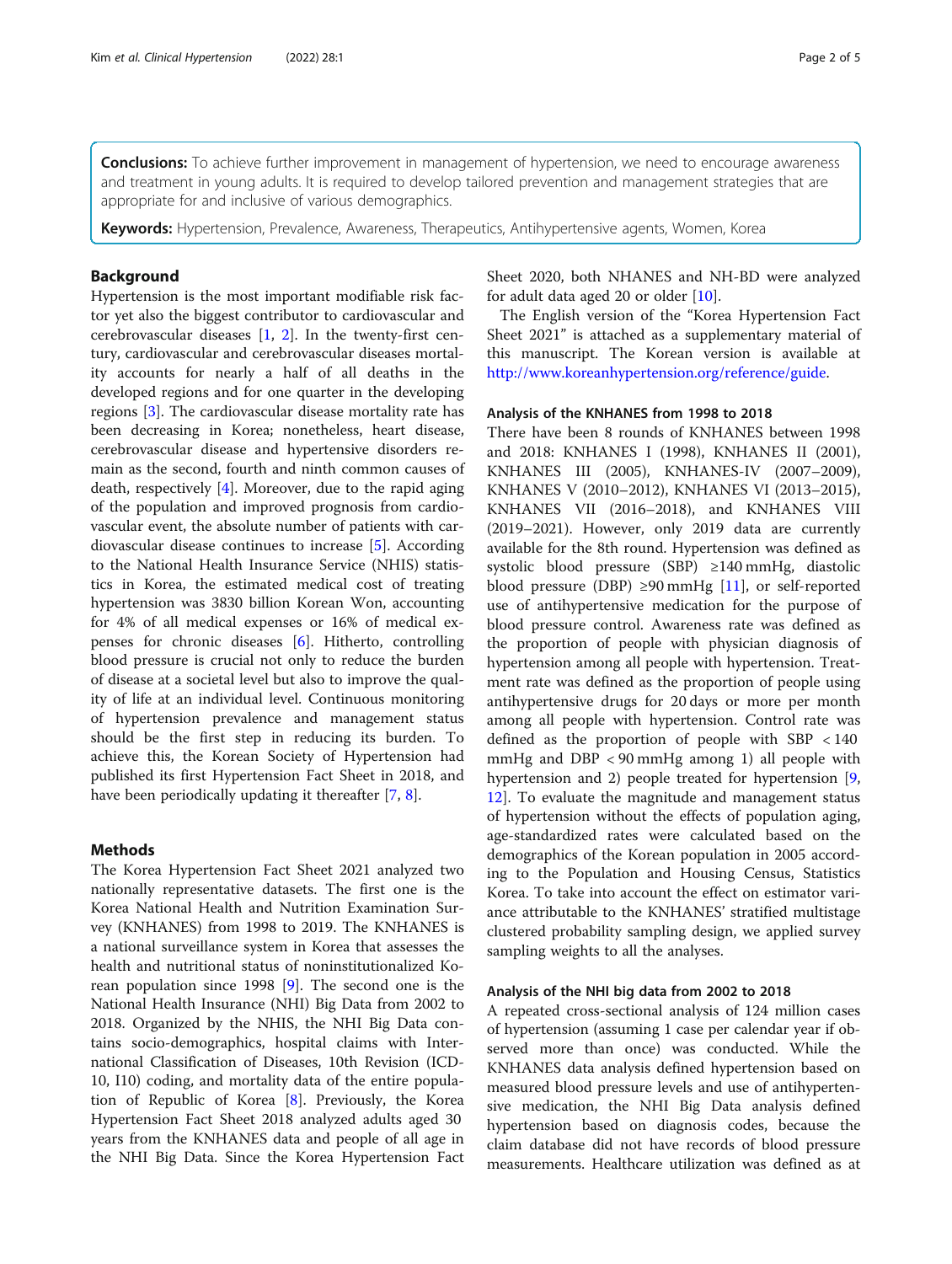least one health insurance claim for diagnosis of essential hypertension (I10) each year. Treatment of hypertension was defined as at least one health insurance claim for hypertension diagnosis with antihypertensive drug prescription each year. Adherence to treatment was defined as receiving prescriptions of antihypertensive drugs ≥290 days (80%) each year. Antihypertensive drugs were classified into diuretics (thiazide-related and loop diuretics), beta-blockers, calcium channel blockers (CCB), angiotensin-converting enzyme inhibitors (ACEi), angiotensin receptor blockers (ARB), potassium-sparing diuretics, or others (alpha-blockers, vasodilators, etc.). If the regimen of antihypertensive drug had switched in a year, one with the longest duration was selected as the representative prescription of the patient for the given year. Complication screening rates were calculated for blood test ( $\geq 1$  serum creatinine test) and  $\geq 1$  routine urinalysis and/or urine microalbumin test each year, separately. For the analyses of hypertensive disorders of pregnancy, childbearing women of age 15–49 years were extracted based on delivery procedure codes. Diagnoses of chronic hypertension, pregnancy-induced hypertension, unspecified hypertension, and preeclampsia/ eclampsia were assigned to each delivery case according to the operational definitions in Table 1.

## Results

#### Magnitude of hypertension: based on the KNHNAES

The average blood pressure of Korean adults has decreased between 1998 and 2008, but there has been little change in the last 10 years. Population mean SBP/DBP level was 119/76 mmHg for Korean adults aged 20 years or older (Supplement, page 6). Over the last 20 years, the age-standardized mean blood pressure levels have decreased yet without significant change in recent years. The age-standardized prevalence of hypertension among adults aged 20 years or older also modestly decreased from 26.0% (men 29.6%, women 22.3%) in 1998 to 22.5%

(men 25.9%, women 18.8%) in 2019 (Supplement, page 8). Over the same period, the age-standardized prevalence of hypertension among adults aged 30 years or older decreased from 30.8% (men 33.4%, women 27.4%) to 27.2% (men 31.1%, women 22.8%) (Supplement, page 9). However, with the rapid aging of the population, the absolute number of people with hypertension has steadily increased; as of 2019, the number has exceeded 12 million. In particular, the number of elderly women with hypertension has increased rapidly. In 2019, estimated people with hypertension was 4.34 million men and 2.78 million women under the age of 65, but 1.96 million men and 2.99 million women aged 65 years or older (Supplement, page 7).

# Hypertension management status: based on the KNHA NES

In general, the hypertension management (awareness, treatment, and control rates) has improved significantly over the past two decades. In 2019, among adults aged 20 or older with hypertension, the awareness rate was 70%, the treatment rate was 63%, and the control rate was 48%. However, the degree of management varied greatly by age and sex. All management indices were better in older adults than in young adults, and higher in women than in men. However, gender-difference varies depending on age. Women under the age of 50 have higher awareness, treatment, and control rates compared to men of same age. After the age of 60, the awareness and treatment rates become similar in men and women, and the control rate is even lower in women than in men (Supplement, pages 5, 11–14).

# Healthcare utilization for hypertension: based on the NHI big data

The number of people diagnosed with hypertension has increased 3.3 times from 3 million in 2002 to 10.1 million in 2019. People receiving antihypertensive

Table 1 Definitions of hypertensive disorders of pregnancy

| <b>Diagnosis</b>                       | <b>Definition</b>                                                                                                                                                                                                                                                 |
|----------------------------------------|-------------------------------------------------------------------------------------------------------------------------------------------------------------------------------------------------------------------------------------------------------------------|
| Chronic hypertension (A)               | Having insurance claims for diagnosis of (1) hypertension (ICD-10: 110-115) before delivery, or (2) chronic maternal<br>hypertension (ICD-10: O10) or preeclampsia superimposed on chronic hypertension (ICD-10: O11) before or within 12<br>weeks after delivery |
| Pregnancy-induced<br>hypertension (B)  | Not meeting criteria for chronic hypertension; AND<br>Having insurance claims for diagnosis of gestational hypertension (ICD-10: O13) or preeclampsia/eclampsia (ICD-10:<br>O14, O15) within 40 weeks before or 12 weeks after delivery                           |
| Unspecified hypertension (C)           | Not meeting criteria for chronic or pregnancy-induced hypertension; AND<br>Having insurance claims for diagnosis of unspecified maternal hypertension (ICD-10: O16) within 40 weeks before or<br>12 weeks after delivery                                          |
| Preeclampsia/Eclampsia                 | Having insurance claims for diagnosis of preeclampsia/eclampsia (ICD-10: 014, 015) or preeclampsia superimposed on<br>chronic hypertension (ICD-10: O11) within 40 weeks before or 12 weeks after delivery                                                        |
| Hypertensive disorders of<br>pregnancy | A or B or C                                                                                                                                                                                                                                                       |
|                                        |                                                                                                                                                                                                                                                                   |

ICD-10, International Classification of Diseases, 10th revision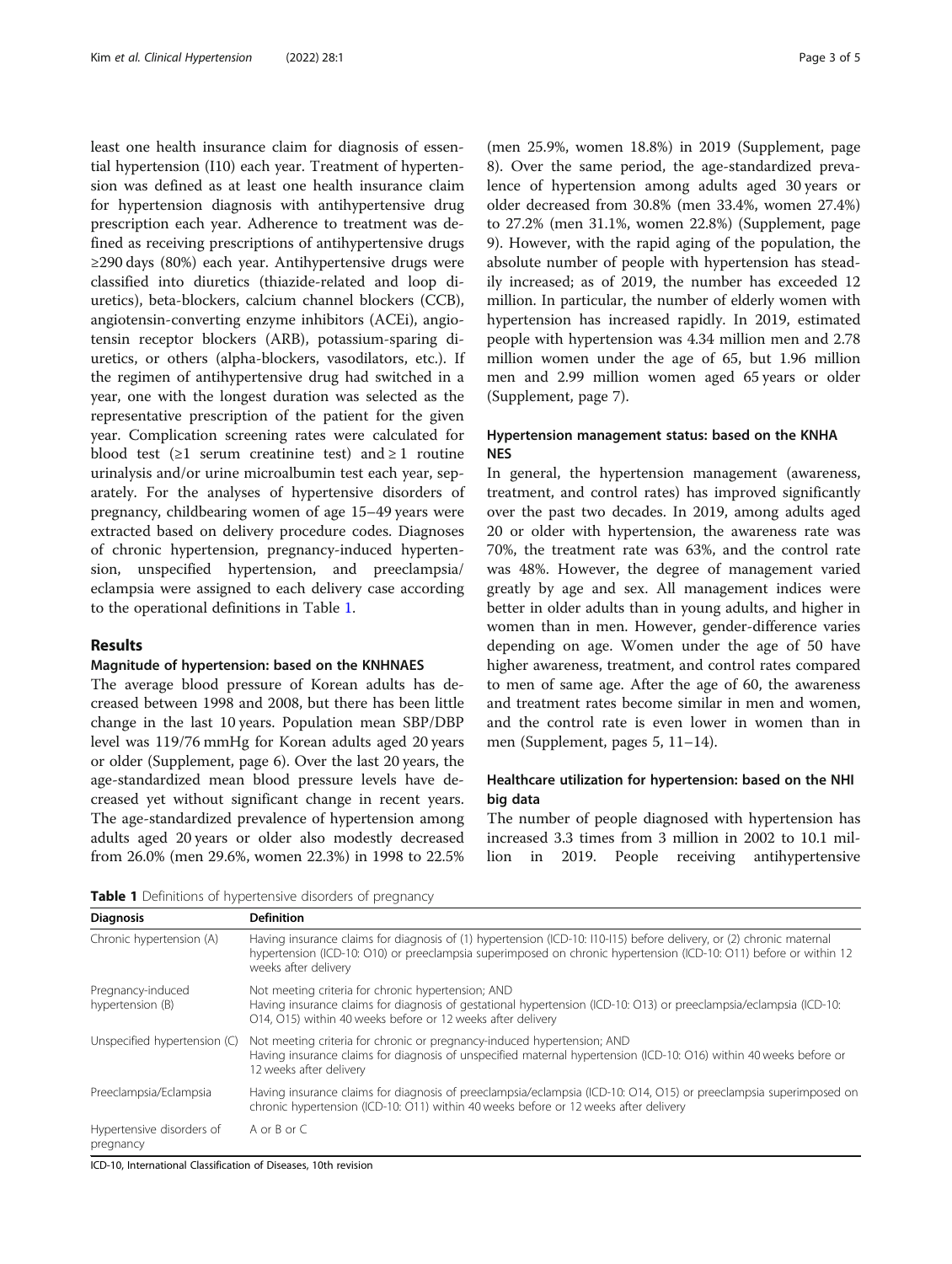medications also increased 3.8 times from 2.5 million in 2002 to 9.5 million in 2019. More importantly, the number of people adherent to antihypertensive medication has increased more than tenfold from 0.6 million in 2002 to 6.9 million in 2019 (Supplement, page 15). The use of combination therapy has rapidly increased, with 40.6% using one class, 43.4% using two classes, and 16.0% using three or more classes of antihypertensive drug in 2018 (Supplement, page 16). In 2019, the most commonly prescribed antihypertensive drug class was ARB (72.5%), followed by CCB (60.9%), diuretics (24.7%), beta-blockers (15.7%), potassium-sparing diuretics (1.8%) and ACEi (1.8%) (Supplement, page 17). Overall, the types of antihypertensive medication were not significantly different between men and women. However, when limited to age of 20–39, monotherapy was more common in women than in men (60.0% vs. 38.1%), and ACEi/ARB prescriptions (59.5% vs. 83.7%) and CCB prescriptions were less common (48.6% vs. 61.8%) in women than in men (Supplement, page 18).

#### Hypertensive disorders of pregnancy

The number of childbirths has been declining for the past 10 years, but number of pregnancies complicated with hypertension is rather increasing. In 2019, out of 298.8 thousand childbirths, 26.9 thousand women had hypertensive disorders during pregnancy. It is estimated that the prevalence of hypertensive disorder complicating pregnancies is 5.4% for chronic hypertension, 3.1% for pregnancy-induced hypertension, and 1.8% for preeclampsia/eclampsia (Supplement, page 20–21).

### **Discussion**

The Korea Hypertension Fact Sheet 2021 provides an overview on the magnitude and management status of hypertension in Korea. Although the population average blood pressure and the prevalence of hypertension have changed little over the last decade, the absolute number of people with hypertension have increased steadily-now exceeding 12 million due to population aging. In particular, the population of elderly women with hypertension is rapidly increasing. In addition, pregnancy-related hypertension is also increasing, requiring greater interest in preventing and managing hypertension in women.

The greatest novelty of the Korea Hypertension Fact Sheet lies on its generalizability; the KNHANES provides unbiased sampling of the Korean population, and the NHI Big Data provides medical service uses of the entire nation. However, there are some limitations to be addressed. First, the KNHANES is based on noninstitutionalized residents of Korea; thus, it might not include people with severe diseases. Second, the exact collection methods and survey details varied across the KNHANES. Despite standardized protocols and rigorous

quality control procedures, such variability may have affected the analysis on secular trends. Third, the NHI Big Data may not be optimal for identifying disease occurrence and prevalence, because the data have been collected for medical service claims and reimbursement purposes. Fourth, the adherence to antihypertensive medication was evaluated on a prescription basis. Thus, it is possible that adherence was overestimated, because we cannot ascertain whether the drug was actually taken or not. Fifth, we identified hypertension disorders during pregnancy based on ICD-10 code in the NHI claim database without available data on blood pressure measurements or other laboratory tests. In Korea, prenatal care is very well performed, so the detection rates of pregnancy-related disorders are presumed to be high. However, there is a possibility of misclassification in the diagnosis of hypertensive disorders during pregnancy. Finally, we were limited to anonymized datasets; therefore, the data linkage between the two datasets was unachievable.

#### Conclusions

Despite the significant improvement in hypertension management over the past few decades, there is still room for further improvement. In particular, the hypertension management status was concerning in younger age groups, regardless of sex. To achieve further improvements in management, it is essential to enable early seeking for disease status and to encourage treatment in young adults. For women, prevention and management of hypertension related to pregnancy and childbirth and postmenopausal hypertension is increasingly important. To prevent complications and death from hypertension, emphasizing the importance of treatment adherence and blood pressure control remains a top priority. We also need to develop tailored prevention and management strategies that are appropriate for and inclusive of various demographics.

#### Abbreviations

ACEi: angiotensin-converting enzyme inhibitor; ARB: angiotensin receptor blockers; CCB: calcium channel blockers; DBP: diastolic blood pressure; ICD-10: International Classification of Diseases, 10th Revision; KNHANES: Korea National Health and Nutrition Examination Survey; NHI: National Health Insurance; NHIS: National Health Insurance Service; SBP: systolic blood pressure

#### Supplementary Information

The online version contains supplementary material available at [https://doi.](https://doi.org/10.1186/s40885-021-00188-w) [org/10.1186/s40885-021-00188-w](https://doi.org/10.1186/s40885-021-00188-w).

Additional file 1.

#### Acknowledgments

The Korean Society of Hypertension–Hypertension Epidemiology Research Working Group thanks the Korea Disease Control and Prevention Agency,